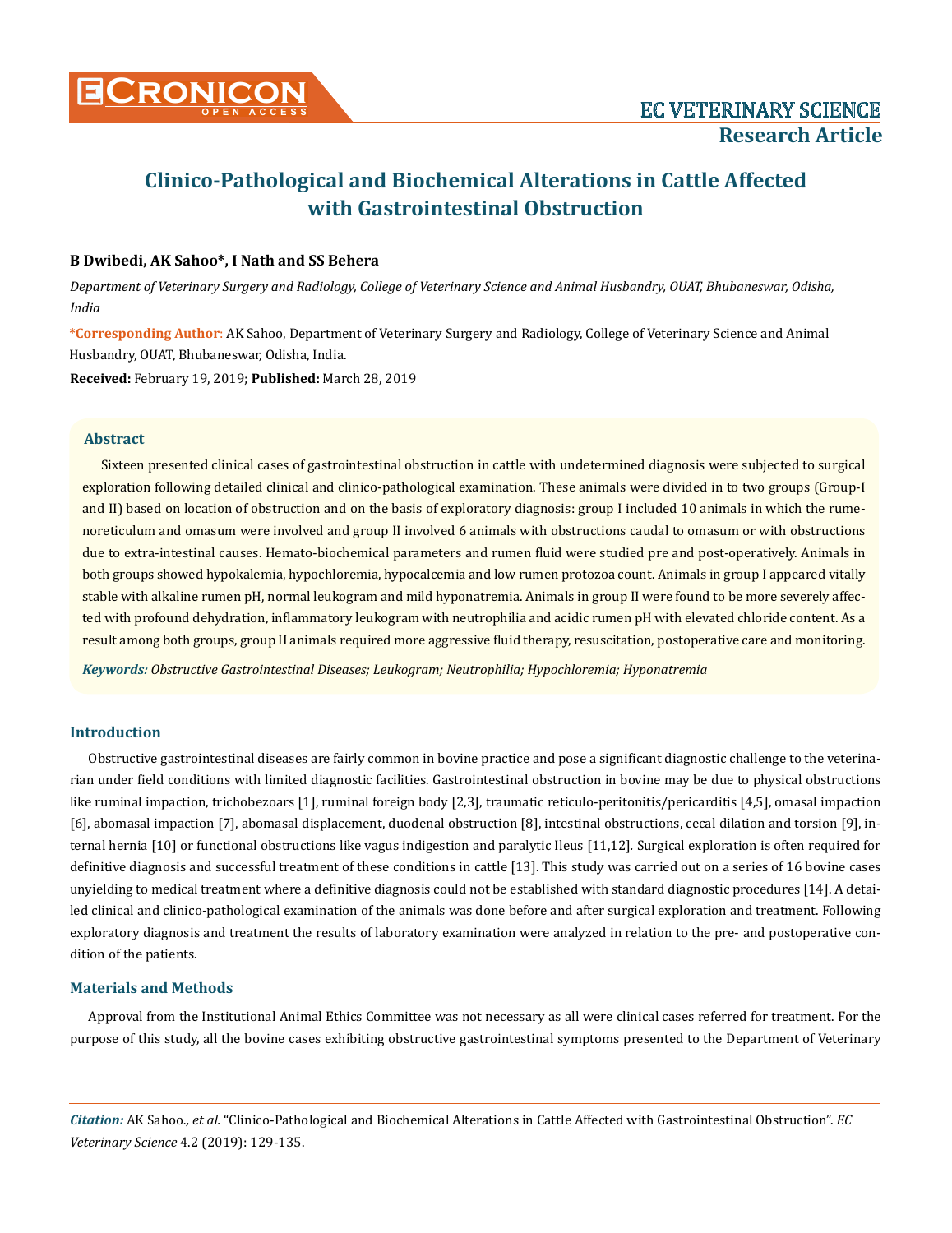Surgery and Radiology, CVSc and AH, OUAT, India over a period of one year were carefully screened. A total of 47 cases were thoroughly examined by the usual diagnostic methods like observing vital signs, rumen motility, clinico-pathological and hemato-biochemical examination as described below. Based on the clinical examination detailed below, in 31 animals (66%) a definitive diagnosis could be done; they were treated by the usual surgical or medical protocols and excluded from the study. In the remaining 16 animals (34%) a definitive diagnosis could not be established and surgical exploration was done through a left ventrolateral oblique laparotomy for diagnosis and treatment. These 16 animals of both sexes and irrespective of age formed the subjects of the present study.

#### **Animals**

Out of these sixteen animals, 15 were females (four were heifers and 11 lactating cows); three were non-descript animals and 13 were crossbred Jersey animals. These animals were treated for varying periods by local veterinarians before being referred to the College; they were maintained under various management systems and different feeding practices. These sixteen (16) animals were divided into 2 groups (Table 1) on the basis of exploratory diagnosis: Group I included 10 animals in which the rumenoreticulum and omasum was involved and Group II involved 6 animals with obstructions caudal to omasum or with obstructions due to extra-intestinal causes.

| Group        | Sl <sub>No</sub> | <b>Exploratory Diagnosis</b>                               | <b>No of cases</b> | <b>Treatment</b>                                 |  |
|--------------|------------------|------------------------------------------------------------|--------------------|--------------------------------------------------|--|
|              |                  | Obstruction of reticulo-omasal orifice with<br>phytobezoar |                    | Removal of the phytobezoar by rumenotomy         |  |
|              | $\overline{c}$   | Omasal impaction                                           | 2                  | Omasal flushing                                  |  |
|              | 4                | Rumenoreticular foreign bodies                             | 2                  | Removal of polythene and metallic foreign bodies |  |
|              | 6                | <b>Traumatic Reticulitis</b>                               |                    | Removal of nails                                 |  |
|              | 7                | Traumatic Reticulo-peritonitis (localized)                 |                    | Removal of nails                                 |  |
|              | 8                | Rumenoreticular foreign bodies with omasal<br>impaction    | 3                  | Retrieval of foreign bodies and omasal flushing  |  |
| $\mathbf{H}$ |                  | Cecal dilation and displacement                            | 1                  | Typhlotomy                                       |  |
|              | 2                | Intestinal volvulus                                        |                    | Resection and anastomosis                        |  |
|              | 3                | Pyloric obstruction with phytobezoar                       |                    | Abomasotomy                                      |  |
|              | 4                | Cecal dilation, ventroflexion and necrosis                 | 1                  | Total typhlectomy                                |  |
|              | 5                | Diaphragmatic hernia                                       |                    | Diaphragmatic herniorrhaphy declined by owners   |  |

*Table 1: Classification of animals into groups I and II based on obstruction in GI tract.*

#### **Clinical examination**

The vital signs like temperature, respiration and pulse rate were examined. Rectal mucosal temperature was measured with the Hick's thermometer for 2 minutes. Respiration rate was determined by counting movement of chest wall or flank over 1 minute period and recorded as breaths/minute. Pulse rate was measured by palpating the middle coccygeal artery and heart rate was determined by auscultation with a stethoscope.

#### **Laboratory tests**

Clinico-pathological parameters like rumen pH, rumen protozoa, rumen chloride and hemato-biochemical parameters like differential count (DC), total leukocyte count (TLC), hematocrit (PCV), hemoglobin content, serum calcium, serum sodium, serum potassium and serum chloride were determined. All the laboratory tests were performed on the day of operation (day 0), 3<sup>rd</sup> and 7<sup>th</sup> post-operative days to assess the condition of the animal before surgery, to monitor therapy and to evaluate the response to treatment.

Collection of rumen fluid was done either by introducing a lubricated probang [15] or by rumenocentesis [16]. The rumen liquor was then analyzed for pH (by wide range pH paper), protozoa count [17,18] and chloride content (by colorimetric method with the help of an autoanalyzer (Turbochem-100).

*Citation:* AK Sahoo*., et al.* "Clinico-Pathological and Biochemical Alterations in Cattle Affected with Gastrointestinal Obstruction". *EC Veterinary Science* 4.2 (2019): 129-135.

130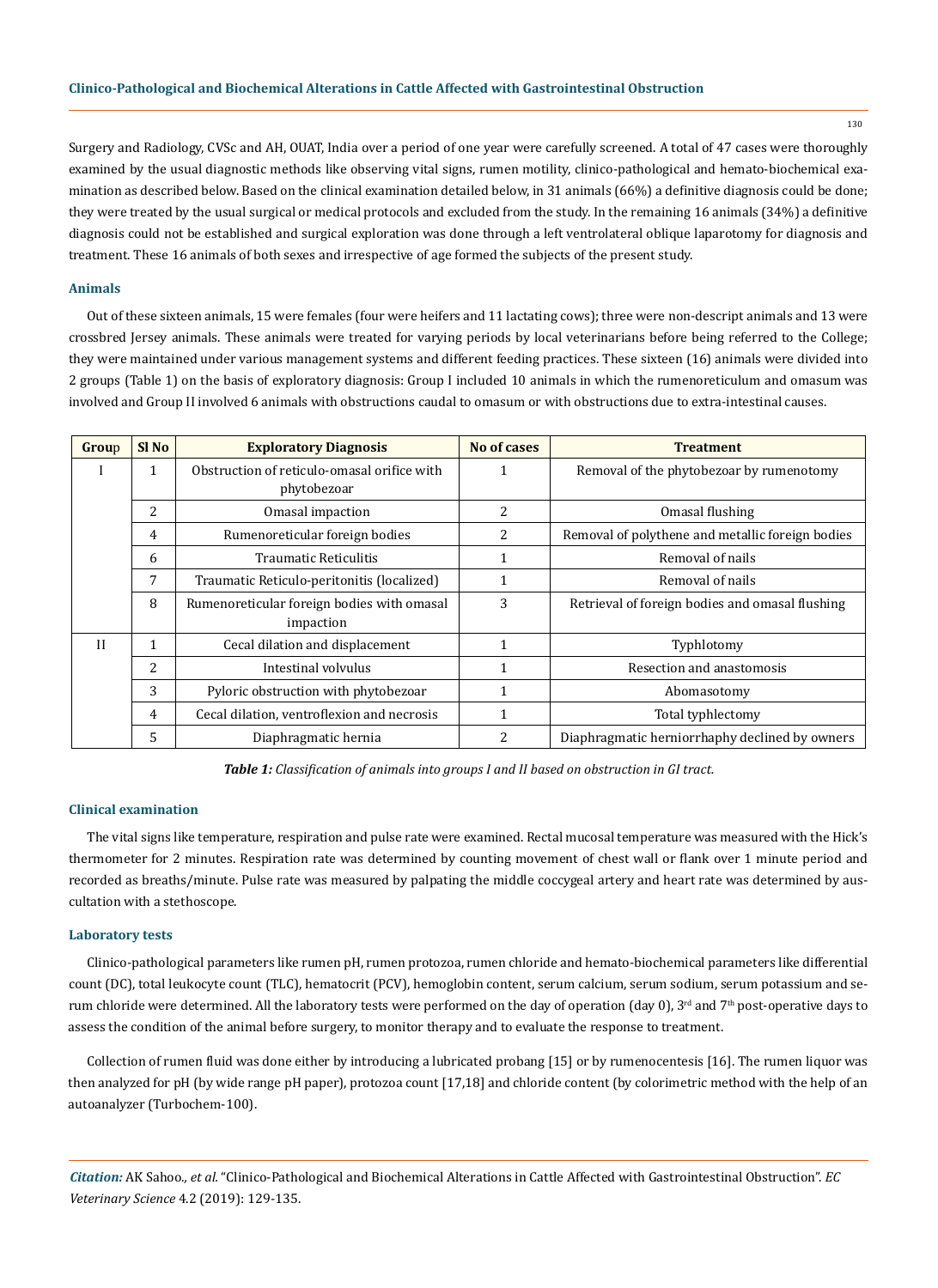131

For hemato-biochemical studies, blood samples were collected by jugular venupuncture for estimation of PCV, hemoglobin, differential count, total leukocyte count, serum sodium, potassium, calcium and chloride. Estimation of hemoglobin was done with Sahli's hemoglobinometer, packed cell volume (PCV) by Wintrobe's microhematocrit method, TLC with a Neubauer's slide and differential count (DC) done by counting WBC's on a Giemsa stained smear. Serum sodium, potassium, calcium and chloride were estimated using diagnostic kits with the help of an auto analyzer (Turbochem-100).

## **Statistical Analysis**

Analysis of variance (ANOVA) was used to compare the means on different days among different groups. Paired "t" test was used to compare the mean values on different days with their respective base value in each group [19]. A '*P*' value of less than 0.05 was considered significant.

#### **Results**

## **Clinical Examination**

In group I the mean  $\pm$  SE of body temperature on the day of operation was 101.07  $\pm$  0.27 <sup>o</sup>F which significantly (p < 0.01) increased on 1<sup>st</sup> and 2<sup>nd</sup> post-operative day and decreased significantly (p < 0.01) to normal basal value on 3<sup>rd</sup> and 7<sup>th</sup> post-operative day. In group II the mean  $\pm$  SE of body temperature on the day of operation was 102.13  $\pm$  0.18 °F which significantly (p < 0.05) increased on 1st and  $2^{nd}$  post-operative day and decreased significantly (p < 0.01) to normal values on  $3^{rd}$  and  $7^{th}$  post-operative day. The body temperature of group II was significantly ( $p < 0.05$ ) higher than Group I on the day of operation and  $7<sup>th</sup>$  post-operative day but no significant difference ( $p$  $> 0.05$ ) was observed on 1<sup>st</sup>, 2<sup>nd</sup> and 3<sup>rd</sup> post-operative days. In group I the mean  $\pm$  SE of pulse rate was 78.6  $\pm$  2.01/min on the day of operation which decreased insignificantly ( $p > 0.05$ ) on day 3 but significantly ( $p < 0.05$ ) on day 7 and the day 7 pulse rate was significantly (p < 0.05) lower than the base value. In group II the mean ± SE of pulse rate was 83 ± 8.54/min on the day of operation which decreased gradually but insignificantly ( $p > 0.05$ ) on day 3 and day 7. The pulse rate of group II was insignificantly higher ( $p > 0.05$ ) on day 0, but lower on day 3 and day 7 than that of group I. The mean ± SE of respiration rate in group I was 19.4 ± 0.83 breaths/minute and in group II was 18.67 ± 2.87 breaths/minute which did not show any significant (p > 0.05) variation on different days, and the variation between the groups on different days was also insignificant ( $p > 0.05$ ).

In group I, there was a lower mean  $\pm$  SE of rumen motility (1.6  $\pm$  0.52/ 5 min) which significantly (p < 0.05) increased on day 3 and day 7 to normal. In group II, the basal mean  $\pm$  SE of rumen motility was  $4.5 \pm 2.26/5$  min which gradually but insignificantly (p < 0.05) increased on day 3 and day 7. The rate of rumen motility in group II was insignificantly (p < 0.05) higher than that of group I. In group I, the mean  $\pm$  SE of rumen pH was 8.1  $\pm$  0.23 which significantly (p < 0.01) decreased to normal values on day 3 and day 7. In group II, the mean  $\pm$  SE of rumen pH was 6  $\pm$  0.36 which insignificantly (p > 0.05) increased to normal values on day 3 and day 7. There was a significant difference among the two groups on day 0 ( $p < 0.01$ ) and day 3 ( $p < 0.05$ ), but no difference on day 7. In group I, the basal mean  $\pm$ SE of rumen protozoa count on day 0 was low which increased steadily and significantly (p < 0.01) on day 3 and day 7. In group II, the basal mean ± SE of rumen protozoa count on day 0 was also low which increased insignificantly (p > 0.05) on day 3, but significantly (p < 0.05) on day7. There was no significant difference (p > 0.05) among the groups on different days. In group I, the mean ± SE of rumen chloride concentration was  $22.9 \pm 1.04 \text{ mEq/L}$  which decreased significantly (p < 0.01) on day 3 and day 7. In group II, the mean  $\pm$  SE of rumen chloride concentration was  $32.17 \pm 2.90$  mEq/L which decreased significantly (p < 0.05) on day 3 and day 7. Comparison among the groups revealed significant difference (p < 0.05) on different days.

#### **Hematologic parameters**

In group I, the mean  $\pm$  SE of PCV was 38.9  $\pm$  0.98% on day 0 which gradually and significantly (p < 0.01) decreased on day 3 and day 7. In group II, the mean  $\pm$  SE of PCV was 37  $\pm$  1.97% on day 0 which also gradually and significantly decreased on day 3 (p < 0.01) and day 7  $(p < 0.05)$ . No significant difference among the groups was found on comparison. In group I, the mean  $\pm$  SE of hemoglobin was  $9.01 \pm 0.31$ gm% on day 0 which decreased significantly ( $p < 0.01$ ) on day 3 and day 7. In group II, the mean  $\pm$  SE of hemoglobin was  $8.67 \pm 0.36$  gm% on day 0 which slightly and insignificantly  $(p > 0.05)$  decreased on day 3 but insignificantly  $(p > 0.05)$  increased on day 7. No significant difference was observed between the groups on comparison. In group I, the mean ± SE of TLC was  $10,985\pm1004.55/\mathrm{mm^3}$  on day  $0$  which slightly and insignificantly (p > 0.05) decreased on day 3 and day 7. In group II, the mean ± SE of TLC was 14,483.33 ± 2205.21/mm<sup>3</sup> on day 0 which slightly and insignificantly (p > 0.05) decreased on day 3 and day 7. On comparison the values for group II were found to be insignificantly higher (p > 0.05) than that of group I. In group I, the basal mean  $\pm$  SE of neutrophils was 49.3  $\pm$  5.84% which decreased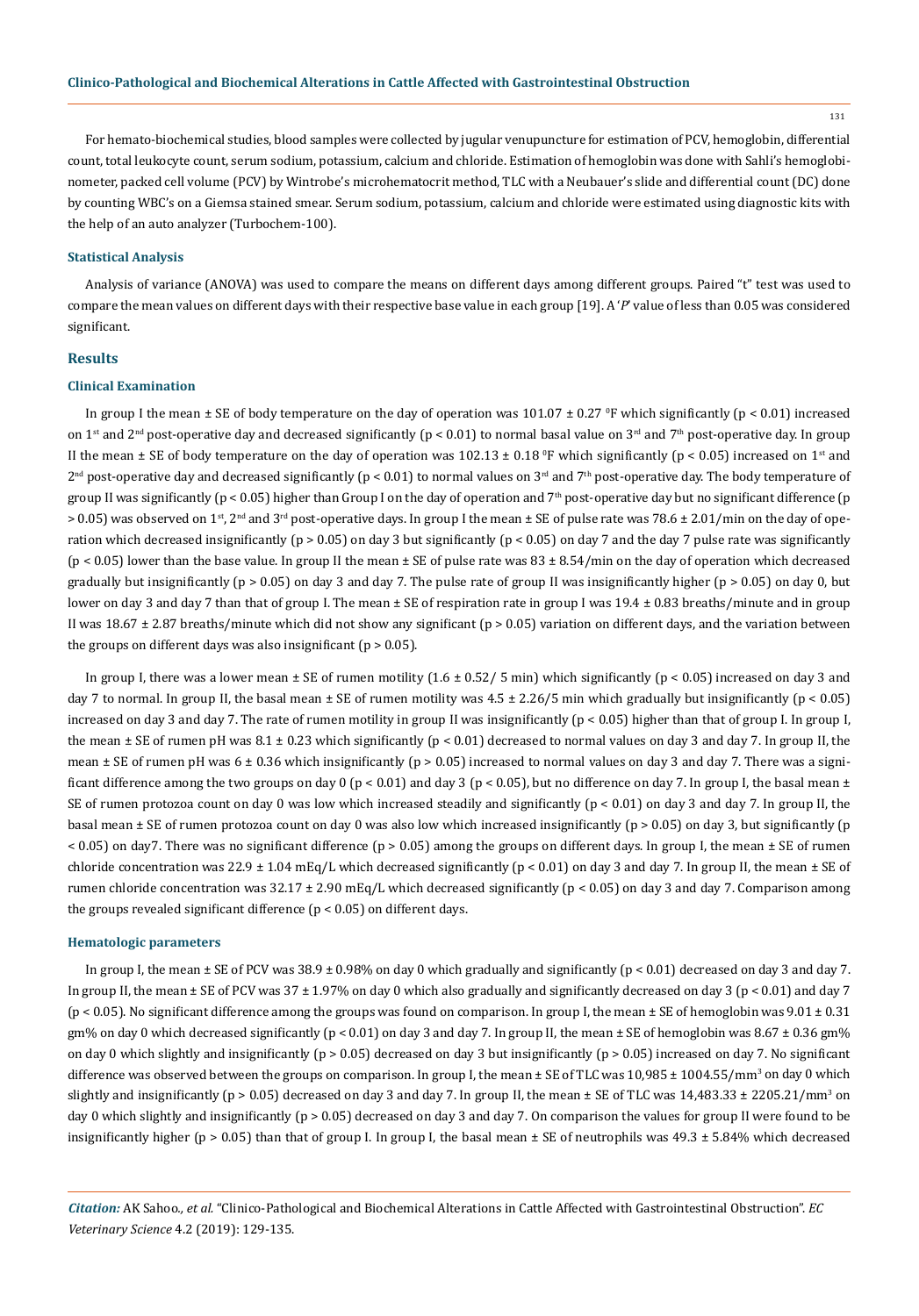132

insignificantly (p > 0.05) on day 3 and significantly (p < 0.05) on day 7. In group II, the basal mean  $\pm$  SE of neutrophils was 62.17  $\pm$  7.92% which decreased significantly ( $p < 0.05$ ) on day 3 and 7. There was no significant difference between the groups on comparison. In group I, the basal mean  $\pm$  SE of lymphocytes was 45.4  $\pm$  5.42% which increased insignificantly (p > 0.05) on day 3 and significantly (p < 0.05) on day 7. In group II, The basal mean ± SE of lymphocytes was 35 ± 8.06% which increased significantly (p < 0.05) on day 3 and 7. There was no significant difference ( $p > 0.05$ ) between the groups.

## **Serum electrolytes**

In group I, the mean  $\pm$  SE of serum sodium was 129  $\pm$  1.98 mmol/L on day 0 which significantly (p < 0.01) increased on day 3 and day 7. In group II, the mean ± SE of serum sodium was 133.83 ± 1.35 mol/L on day 0 which significantly increased on day 3 (p < 0.05) and day 7 (p < 0.01). Comparison revealed significant difference (p < 0.05) between the groups on day 7, no significant difference (p > 0.05) on day 0 and day 3. In group I, the mean  $\pm$  SE of serum potassium was 3.48  $\pm$  0.13 mmol/L on day 0 which significantly (p < 0.01) increased on day 3 and day 7. In group II, the mean  $\pm$  SE of serum potassium was 3.17  $\pm$  0.11 mmol/L on day 0 which significantly increased on day 3  $(p < 0.05)$  and day 7 (p < 0.01). There was no significant difference (p > 0.05) between the groups on different days. In group I, the mean  $\pm$  SE of serum calcium was 8.82  $\pm$  0.28 mg/dL on day 0 which significantly (p < 0.01) increased on day 3 and day 7. In group II, the mean  $\pm$ SE of serum calcium was  $8.67 \pm 0.27$  mg/dL on day 0 which significantly (p < 0.01) increased on day 3 and day 7. There was no significant difference ( $p > 0.05$ ) among the groups on different days. In group I, the mean  $\pm$  SE of serum chloride was 87.9  $\pm$  3.69 mmol/L on day 0 which significantly ( $p < 0.01$ ) increased on day 3 and day 7. In group II, the mean  $\pm$  SE of serum chloride was 86.83  $\pm$  2.6 mmol/L on day 0 which significantly increased ( $p < 0.01$ ) on day 3 and day 7. There was no significant difference ( $p > 0.05$ ) among the groups on different days. All the results have been summarized in table 2.

| Mean ± SE values of                         | <b>Group I</b>   |                       |                       | <b>Group II</b>    |                       |                       |
|---------------------------------------------|------------------|-----------------------|-----------------------|--------------------|-----------------------|-----------------------|
| parameters                                  | Day 0            | Day 3                 | Day 7                 | Day 0              | Day 3                 | Day 7                 |
| Temperature $(^0F)$                         | 101.07           | 101.15                | 100.81                | 102.13             | 101.6                 | 101.46                |
|                                             | ± 0.27a          | ± 0.18a               | ± 0.16a               | ± 0.18b            | $± 0.24a**$           | $± 0.07a**$           |
| Pulse (rate/min)                            | $78.6 \pm 2.01b$ | $77 \pm 1.46b$        | $75 \pm 1.19a*$       | $83 \pm 8.54$      | $74.6 \pm 6.33$       | $70.2 \pm 4.61$       |
| Respiration (breaths/<br>minute)            | $19.4 \pm 0.83$  | $18.3 \pm 0.68$       | $18.2 \pm 0.66$       | $18.67 \pm 2.87$   | $16.8 \pm 2.87$       | $17.4 \pm 2.87$       |
| Rumen motility (contrac-<br>tions $/5$ min) | $1.6 \pm 0.52a$  | $3.4 \pm 0.73b^{**}$  | $6.5 \pm 0.34c^{**}$  | $4.5 \pm 2.26$     | $6.4 \pm 1.69$        | $8 \pm 1.05$          |
| Rumen pH                                    | $8.1 \pm 0.23b$  | $7.1 \pm 0.1a^{**}$   | $7 \pm 0a^{**}$       | $6 \pm 0.36$       | $6.6 \pm 0.24$        | $7 \pm 0$             |
| Rumen protozoan count <sup>§</sup>          | $0.8 \pm 0.25a$  | $1.7 \pm 0.21$ b**    | $2.5 \pm 0.17c^{**}$  | $1 \pm 0.36a$      | $1.6 \pm 0.24$        | $2.2 \pm 0.2b^*$      |
| Rumen chloride (mEq/L)                      | $22.9 \pm 1.04b$ | $18 \pm 0.47a^{**}$   | $18.7 \pm 0.33a^{**}$ | $32.17 \pm 2.90b$  | $20 \pm 0.55a*$       | $20.2 \pm 0.37a*$     |
| PCV (%)                                     | $38.9 \pm 0.98$  | $37.7 \pm 1.03a^{**}$ | $37.5 \pm 0.98a^{**}$ | $37 \pm 1.97$ b    | $34.4 \pm 1.54a^{**}$ | $34.6 \pm 1.43a*$     |
| Hemoglobin (gm %)                           | $9.01 \pm 0.31$  | $8.79 \pm 0.29a^{**}$ | $8.79 \pm 0.29a^{**}$ | $8.67 \pm 0.36$    | $8.46 \pm 0.41$       | $8.66 \pm 0.38$       |
| <b>TLC</b>                                  | $10985 \pm$      | $10475 \pm 694.95$    | $10055 \pm 578.43$    | $14483.333 \pm$    | $12200 \pm$           | $11200 \pm$           |
|                                             | 1004.55          |                       |                       | 2205.21            | 1589.65               | 1156.29               |
| Neutrophil count (%)                        | $49.3 \pm 5.84b$ | $44.2 \pm 3.57$       | $40.1 \pm 1.89a*$     | $62.17 \pm 7.92b$  | $47.6 \pm 5.77a*$     | $39.4 \pm 2.56a*$     |
| Lymphocyte count (%)                        | $45.4 \pm 5.42a$ | $51 \pm 3.02a$        | $56.2 \pm 1.67$ b*    | $35 \pm 8.06a$     | $47.8 \pm 5.95$ b*    | $52.2 \pm 5.40$ b*    |
| Serum sodium (mmol/L)                       | $129 \pm 1.98a$  | $134.4 \pm 0.97$ b**  | $136.4 \pm 0.37$ b**  | $133.83 \pm 1.35a$ | $136 \pm 1.87$ b*     | $138.8 \pm 1.39c**$   |
| Serum potassium<br>(mmol/L)                 | $3.48 \pm 0.13a$ | $3.89 \pm 0.11b^{**}$ | $4.17 \pm 0.06c^{**}$ | $3.17 \pm 0.11a$   | $3.62 \pm 0.17$ b*    | $4.26 \pm 0.06c^{**}$ |
| Serum calcium (mg/dL)                       | $8.82 \pm 0.28a$ | $9.56 \pm 0.19$ b**   | $9.96 \pm 0.07c^{**}$ | $8.67 \pm 0.27a$   | $9.78 \pm 0.30$ b**   | $10.16 \pm 0.30$ b**  |
| Serum chloride (mmol/L)                     | $87.9 \pm 3.69a$ | $96.9 \pm 1.46b^{**}$ | $100 \pm 0.60c^{**}$  | $86.83 \pm 2.6a$   | $94 \pm 2.66b^{**}$   | $98.2 \pm 0.92b^{**}$ |

*Table 2: Mean ± SE value of different physiological and biochemical parameter in both groups.* 

*\* Significantly different from the base value (Day 0) (P < 0.05) \*\* (P < 0.01).*

*Values with different subscripts in a row differ significantly.* 

§ *: For ease of statistical analysis protozoan count has been given numerical values: 1 (0 - 9 protozoa/ field), 2 (10 - 19 protozoa/field) and 3 (20 - 30 protozoa/field).*

*Citation:* AK Sahoo*., et al.* "Clinico-Pathological and Biochemical Alterations in Cattle Affected with Gastrointestinal Obstruction". *EC Veterinary Science* 4.2 (2019): 129-135.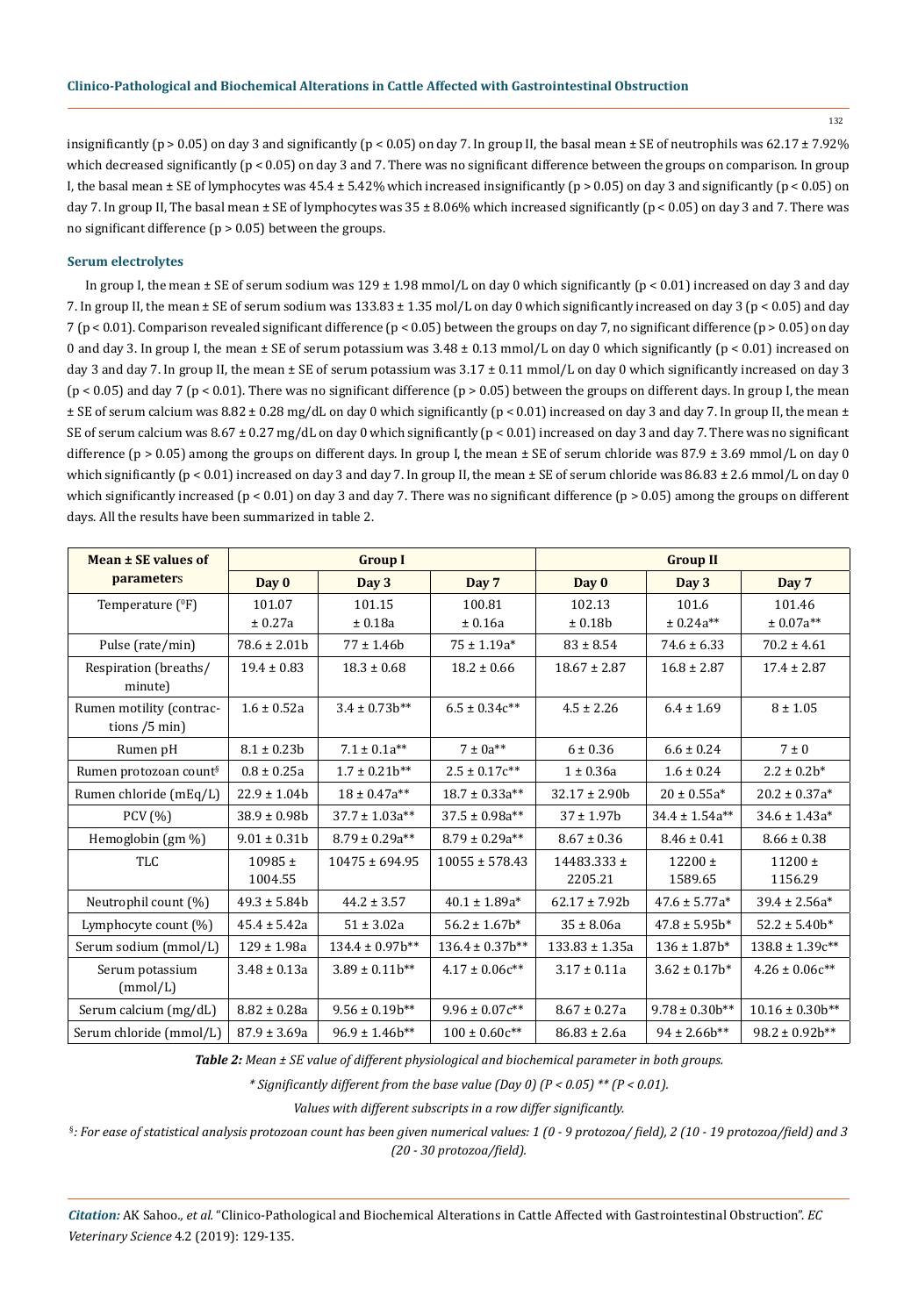#### **Discussion**

The preoperative rumen pH in group I was alkaline which significantly  $(P < 0.01)$  decreased to normal values on day 3 and day 7, however in group II, the initial rumen pH was acidic which insignificantly (*P* > 0.05) increased to normal values on day 3 and day 7. Ruminal pH in cattle is usually maintained between 6.2 and 7.2 [12] and is the result of a delicate balance between the fermentative activity of cellulolytic and amylolytic ruminal flora and the action of alkaline saliva [11]. The initial rumen pH in group I was alkaline due to obstruction of the forestomachs that prevented onward transport of ingesta, lack of food intake that made substrates unavailable for microbial fermentation and consequent acid production and continuous ingestion of alkaline saliva [16]. In group II, the ruminal pH was found to be acidic. As many animals in this group had obstructions caudal to the omasum, the abomasal secretion was probably refluxed in to the rumen causing an acidic ruminal pH [8]. Following relief of the obstruction and after taking the relevant corrective measures the rumen pH gradually returned to normal in both the groups.

In group I, the basal mean  $\pm$  SE of rumen protozoa count on day 0 was low which increased steadily and significantly  $(P < 0.01)$  on day 3 and day7. In group II, the basal mean ± SE of rumen protozoa count on day 0 was also low which increased insignificantly (*P* > 0.05) on day 3, but significantly (*P* < 0.05) on day 7. There was no significant difference (*P* > 0.05) among the groups on different days. The rumen functions as a fermentation vat where efficient digestion of plant materials is brought about by the rumen microbes that operate in a state of dynamic equilibrium in a complex ecosystem, and hence rumen microbial health is of paramount importance in maintaining dairy cow health [18]. Rumen protozoan activity is a rapid and valuable indicator of overall ruminal microbial health, and is closely related with a good appetite and wellbeing. Both groups of animals had lower protozoa count on the day of operation because of change in rumen pH which increased steadily and significantly following surgical correction of the condition. Improvement in protozoa count and appetite was due to putting of yeast tablets into the rumen during closure of rumenotomy incision and subsequent correction of rumen pH and rumen cud transplantation in the postoperative period.

Group I animals had normal basal ruminal chloride which slightly but significantly decreased on day 3 and day 7 due to emptying of ruminal contents and correction of obstruction. In group II, the animals had a slightly higher ruminal chloride content which also decreased significantly to normal values on day 3 and day 7 of operation. As many animals in group II had obstruction caudal to theomasum, there was sequestration of gastric acid in the lumen and its reflux in to the rumen probably lowered the ruminal pH and elevated ruminal chloride [9].

The PCV values were in the higher side of normal range on day 0 in both the groups which gradually but significantly decreased till the day 7 of operation. The mildly elevated PCV on the day of the operation was due to the varying degrees of dehydration present in the animals. As the animals' appetite resumed following surgery and the dehydration was corrected by fluid therapy the PCV decreased gradually.

The hemoglobin values were in lower normal ranges on the day of operation in both groups. The significant decrease in group I and slight but insignificant decrease in group II on the day 3 and day 7 of operation was mainly due to restoration of body fluid deficits and could be partially due to intra-operative hemorrhages. The low normal basal levels of hemoglobin in both groups were unrelated to the primary disease and probably reflected the suboptimal level of nutrition in the animals prior to the development of the gastrointestinal obstruction.

The earliest manifestation of inflammation is leukocytosis with neutrophilia and neutrophilia is clearly visible in inflammatory conditions of cattle as lymphocyte is the dominant leucocyte [11]. In group II, there was leukocytosis with neutrophilia due to involvement of intestines or caecum which resulted in more severe inflammation. The leukogram in group I was almost normal with subtle changes in some animals suggesting minimal inflammatory changes. Therapy with antibiotics and anti-inflammatory drugs resolved inflammation and there was gradual reduction in TLC and neutrophil count in both groups. As the neutrophil number reduced there was a consequent rise in lymphocyte percentage in both groups suggesting a favourable change in the leukogram towards normalcy.

A mild hyponatremia found in group I animals in this study may be due to lack of intake and absorption of sodium from the gastrointestinal tract. However, with continued fluid and electrolyte therapy serum levels gradually but significantly increased to normal values

*Citation:* AK Sahoo*., et al.* "Clinico-Pathological and Biochemical Alterations in Cattle Affected with Gastrointestinal Obstruction". *EC Veterinary Science* 4.2 (2019): 129-135.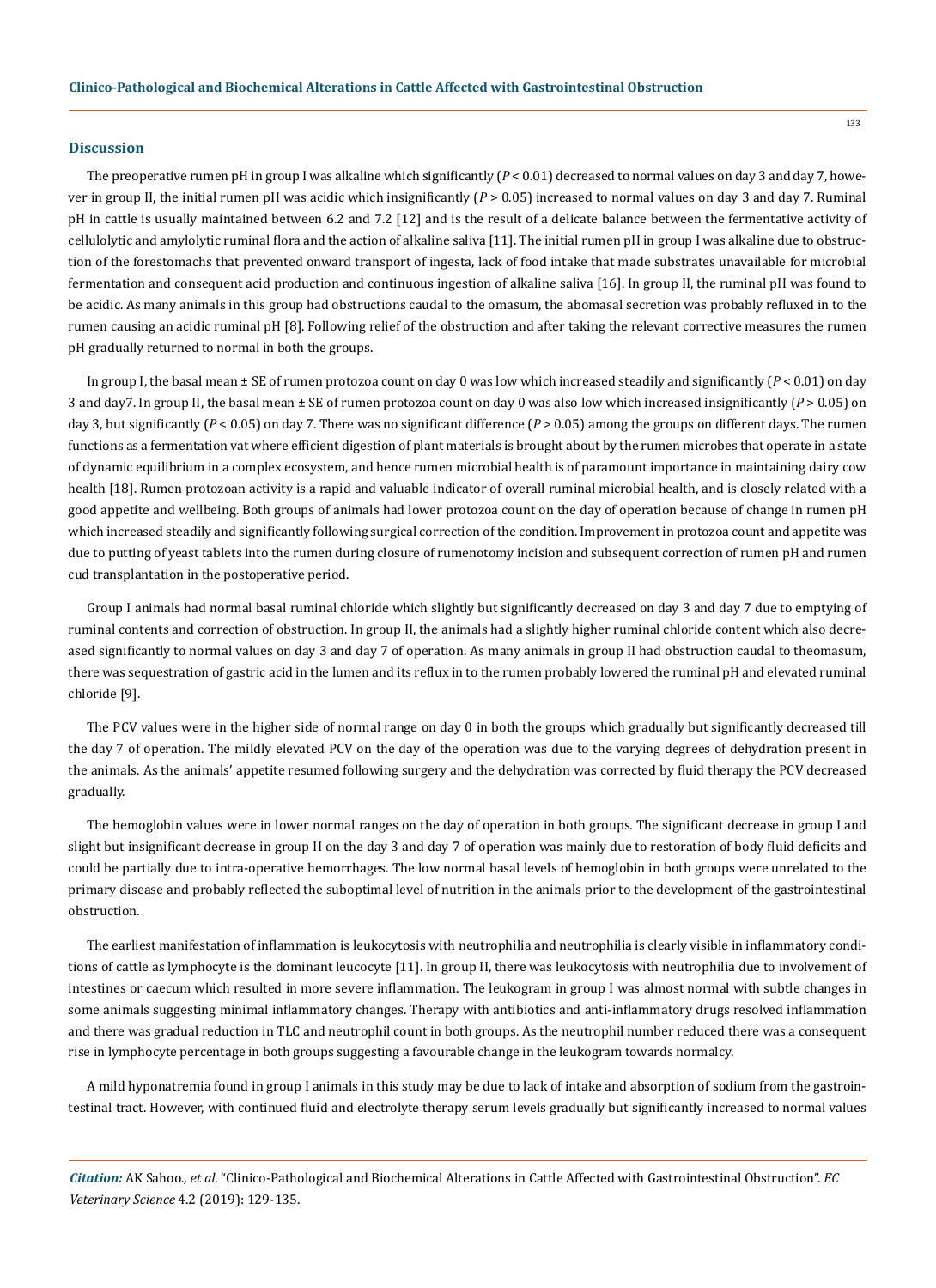in both the groups. This is similar to report of Constable., *et al.* [20] where a mild hyponatremia was seen in 57 cattle affected with intussusceptions but contrary to report of Hussain., *et al.* [6] where serum sodium levels were found to be significantly unaffected in 11 cases of omasal impaction.

Anorexia in ruminants for any reason leads to development of moderate and clinically occult hypokalemia for which administration of oral potassium chloride has been recommended as a supportive therapy [21]. All the animals in this study had varying degrees of anorexia and consequent reduced intake of potassium contributed mostly to the development of hypokalemia in both groups. Sequestration of gastric acid in the gastrointestinal lumen in some animals might have contributed to the development of hypokalemia. Surgical correction of the obstruction and fluid and electrolyte therapy in both groups lead to significant improvement of serum potassium and restoration of normal levels in both groups.

Both groups of animals in this study had a mild hypocalcemia which is consistent with the finding of earlier reports [6,8,20]. Lack of intake and interference in absorption of calcium has led to development of hypocalcemia in all animals. Additionally, drainage of calcium in milk in the lactating animals in this study contributed further to the development of hypocalcemia. As per Braun., *et al.* [9], intestinal obstruction initially leads to increased myoelectric activity of the intestine which consumes calcium and lowers serum levels. Although a profound hypocalcemia (serum calcium levels < 5 mg/dL) is required for recumbency in cattle, a mild to moderate degree of hypocalcemia leads to depression of muscle tone and GI motility and aggravates the ileus developing in physical obstruction.

In both groups of animals there was a mild hypochloremia which is consistent with the observations of Karapinar and Kom [22]. In obstructive diseases of the gastrointestinal system, ruminants develop a hypokalemic and hypochloremic alkalosis and the more proximal the lesion, more rapid is the development of this biochemical abnormality [23]. Sequestration of hydrochloric in gastrointestinal lumen in case of gastrointestinal obstruction was the principal cause of hypochloremia in these animals.

#### **Conclusion**

The study on clinco- pathological and biochemical alteration in rumen fluid, blood and serum profile in sixteen (16) bovine cases affected with undetermined gastrointestinal obstruction which were classified into two groups (I and II ) revealed that Group I animals showed an alkaline rumen pH, normal leukogram and mild hyponatremia whereas Group II animals showed an acidic rumen pH, higher body temperature, inflammatory leukogram with neutrophilia, normonatremia and mildly elevated rumen chloride concentration. Both groups showed hypokalemia, hypochloremia and hypocalcemia. In this study hemato-biochemical findings were extremely useful in assessing the initial general systemic state of the patients and served as an invaluable aid in monitoring post-operative treatment and response to therapy.

The study recommends use of more advance techniques such as X-ray, Ultrasonography, high grade metal detector etc. to overcome the limitations in diagnosing the undetermined cases of bovine gastrointestinal obstruction.

## **Bibliography**

- 1. [Abu-Seida AM and Al-Abbadi OS. "Recurrent rumen tympany caused by trichobezoars in buffaloes \(Bubalusbubalis\): A series report".](https://www.researchgate.net/publication/261133829_Recurrent_Rumen_Tympany_Caused_by_Trichobezoars_in_Buffaloes_Bubalus_bubalis_A_Series_Report)  *[Thai Journal of Veterinary Medicine](https://www.researchgate.net/publication/261133829_Recurrent_Rumen_Tympany_Caused_by_Trichobezoars_in_Buffaloes_Bubalus_bubalis_A_Series_Report)* 44.1 (2014): 147-151.
- 2. [Abu-Seida AM and Al- Abbadi OS. "Studies on Sharp Foreign Body Syndrome in Iraqi Buffaloes and its Impact on Milk Production".](https://www.researchgate.net/publication/276453357_Studies_on_Sharp_Foreign_Body_Syndrome_in_Iraqi_Buffaloes_and_its_Impact_on_Milk_Production)  *[Asian Journal of Animal Sciences](https://www.researchgate.net/publication/276453357_Studies_on_Sharp_Foreign_Body_Syndrome_in_Iraqi_Buffaloes_and_its_Impact_on_Milk_Production)* 9.3 (2015): 128-133.
- 3. [Abu-Seida AM and Al-Abbadi OS. "Recent advances in the management of foreign body syndrome in cattle and buffaloes: A Review".](https://www.researchgate.net/publication/309410539_Recent_Advances_in_the_Management_of_Foreign_Body_Syndrome_in_Cattle_and_Buffaloes_A_Review)  *[Pakistan Veterinary Journal](https://www.researchgate.net/publication/309410539_Recent_Advances_in_the_Management_of_Foreign_Body_Syndrome_in_Cattle_and_Buffaloes_A_Review)* 36.4 (2016): 385-393.
- 4. Khalphallah A., *et al*[. "Laboratory, radiographic and ultrasonographic findings of acute traumatic reticuloperitonitis in buffaloes](https://scialert.net/abstract/?doi=ajava.2016.675.683)  (Bubalusbubalis)". *[Asian Journal of Animal and Veterinary Advances](https://scialert.net/abstract/?doi=ajava.2016.675.683)* 11.11 (2016): 675-683.

*Citation:* AK Sahoo*., et al.* "Clinico-Pathological and Biochemical Alterations in Cattle Affected with Gastrointestinal Obstruction". *EC Veterinary Science* 4.2 (2019): 129-135.

134